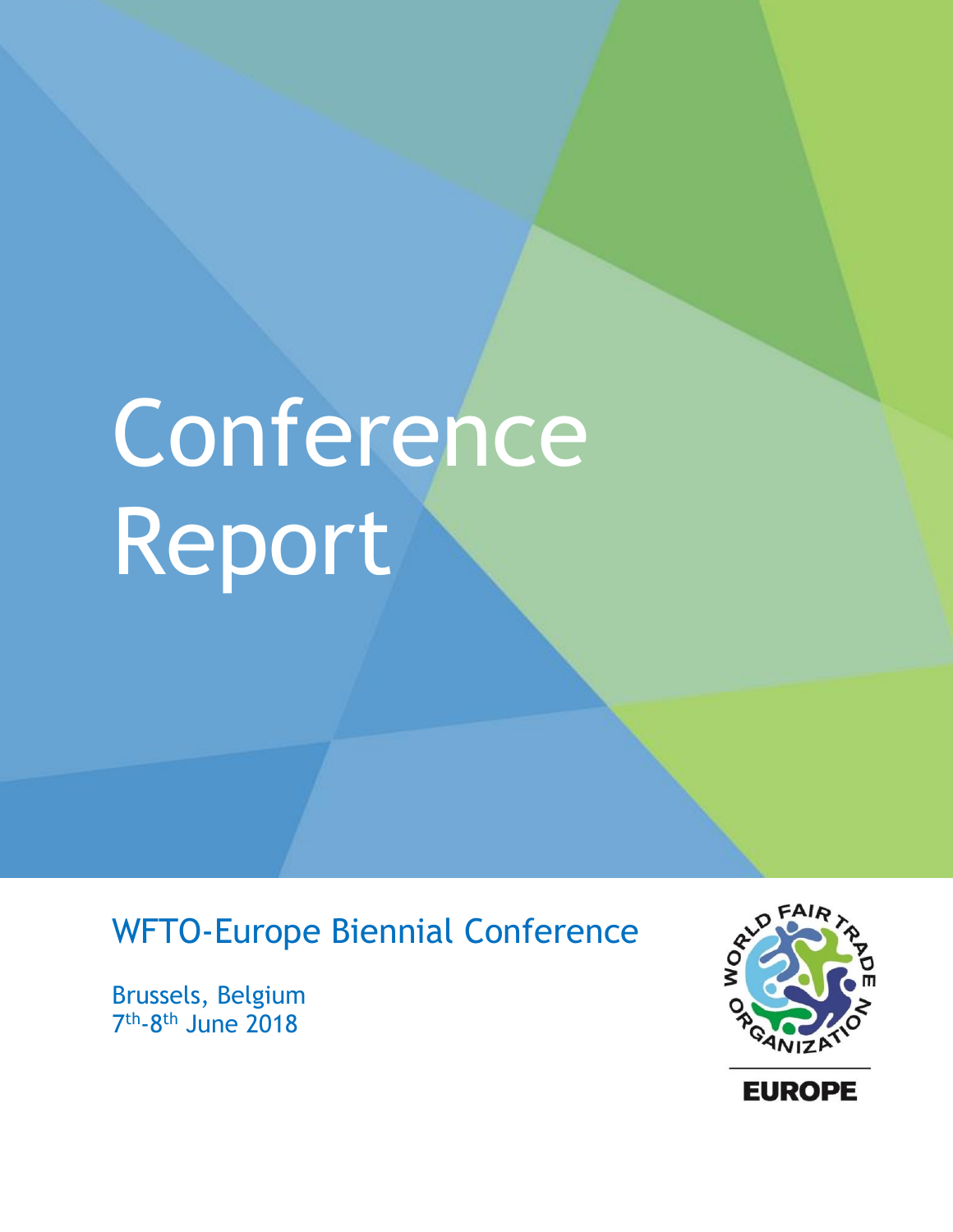# WFTO-Europe Biennial Conference Report

## Introduction

WFTO-Europe Biennial Conference took place in Brussels on the 7-8-9<sup>th</sup> of June 2018, followed by WFTO-Europe Annual General Meeting (AGM) on the 9<sup>th</sup> June. It was a unique opportunity to gather together our members, discuss about relevant topics for our network and decide on the next steps to undertake.

The conference took place immediately after the European Development Days ( $5<sup>th</sup>$  and  $6<sup>th</sup>$  of June), Europe's leading forum on development which is organized every year by the European Commission. Our intention was to allow our members to make the best out of their stay in Brussels attending an international event that brought together actors of the development community from different corners of the world and registered over 40,000 participants.

*"Universalizing Fair Trade principles through a European Union sustainable -and fair- production and consumption agenda"* was the title of the conference held on Day one with the cooperation with the Fair Trade [Advocacy Office \(FTAO\).](http://www.fairtrade-advocacy.org/) The event was part of the EU-funded *Trade Fair Live Fair* project *(TFLF)* which aim is to strengthen the link between fair trade and Sustainable Development Goals (SDGs). The format of this first day was a novelty: for the first time other Civil Society organizations who are outside the Fair Trade movement were invited. This turned out to be a fruitful experience that triggered the discussion and contributed to orientate political demands of the Fair Trade movement for the next campaigning activities, in particular the European Parliament (EP) elections in May 2019.

While Day 1 took place in Brussels at Maison des Associations Internationales, MAI, on the 8<sup>th</sup> we had the great pleasure to be hosted by Oxfam Magasin du Monde in their headquarters in Wavre. The second day was focused on strategic discussions on WFTO-Europe internal topics. Towards this aim, four workshops were set up on the following issues: gender equity, fair payment, retailers standard and northern producers.

WFTO-Europe team was very satisfied and very pleased to receive positive feedback from the participants on the two days. This success was possible thanks to several guests who shared their expertise during the two days, in particular: Rain Morgan (Responsible of "Turqle Trading", former Chair of WFTO-Africa and Middle East Region as well as Chair of the WFTO Global Working Group on Fair Payment), Pieter Swart (Board Member of WFTO-Global and responsible of Turqle Trading).

Moreover, it was a great pleasure to count on the presence and support of [WFTO Global:](https://wfto.com/) Rudi Dalvai (WFTO President) and Erinch Sahan (WFTO Chief Executive), who animated the workshop on Northern Producers with Eduardo Cuoco from [IFOAM EU](http://www.ifoam-eu.org/) and Jason Nardi fro[m RIPESS EU](http://www.ripess.eu/)**.**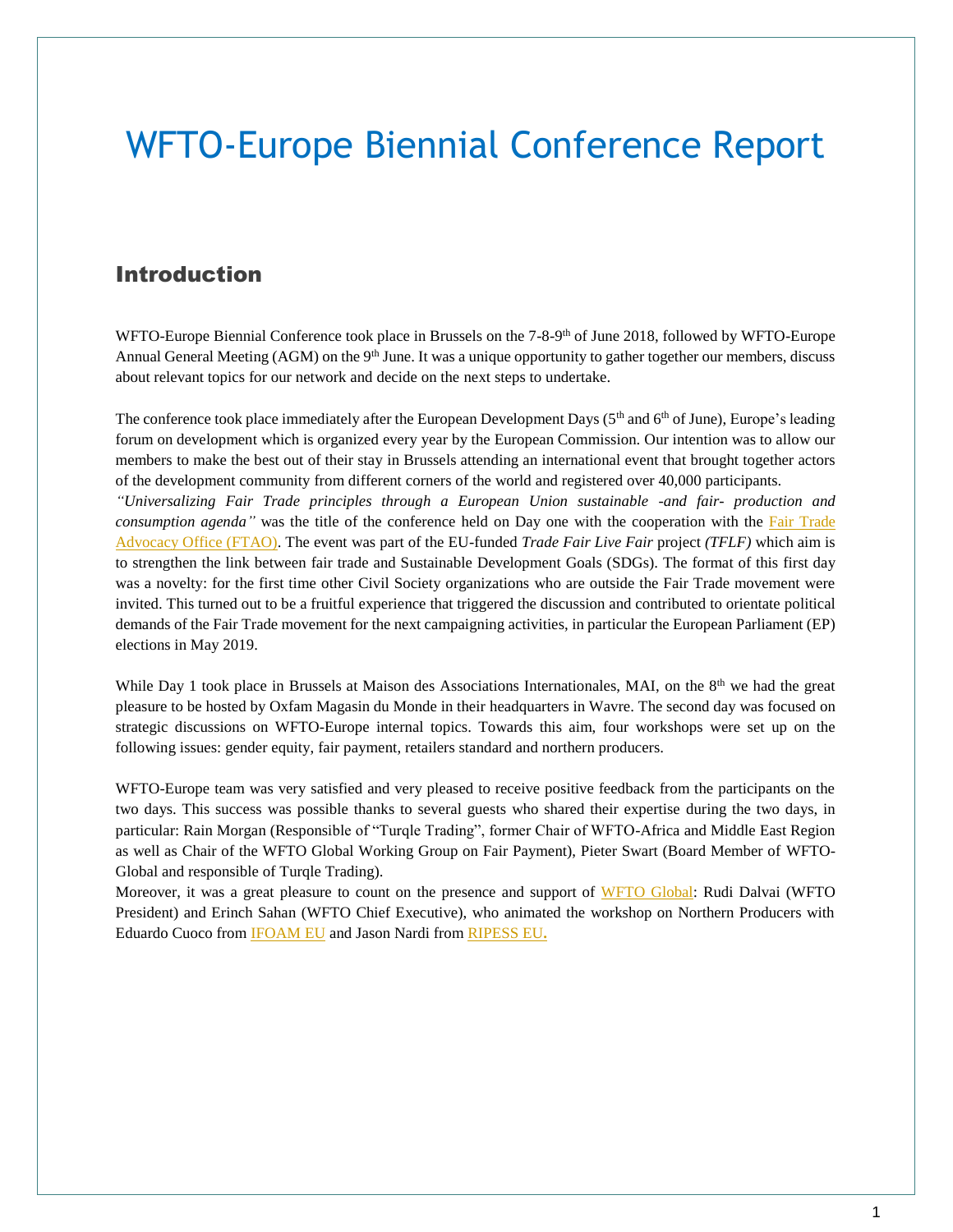## DAY 1 / 7th JUNE

The 2018 Biennial Conference was officially opened with the welcome speech of **Tadeusz Makulski** and **Francesca Giubilo** (President and Coordinator o[f WFTO-Europe\)](https://wfto-europe.org/wp-content/uploads/2018/04/Factsheet_NorthernProducersWithinWFTO_Apr20182.pdf) and **Sergi Corbalán** (Executive Director of FTAO). During this timeframe, the Fair Trade principles were presented as the overarching theme of the event. The focus of the morning session was to explore what EU policies the Fair Trade (FT) movement would need to move forward the accomplishment of the SDGs, whilst the afternoon was dedicated to election campaigns, in particular the one for the European Parliament in 2019.

#### **Session 1 - "How to ensure an EU sustainable production and consumption (SPC) agenda that is truly sustainable"**

According to the basic rule of the supply-demand, whenever the output of an agricultural commodity (such as cocoa) increases, its price automatically drops. From another point of view, when farmers get more productive, they get less money. Currently, the dominant approach is to pass the responsibility of sustainability and respect of human rights down the supply chain, from the buyer to the supplier. The outcome is that producers see their wages decrease whilst the workload and number of rules to follow raise. How to bring fairness out of the SPC and argue that Sustainable Development is not truly sustainable if it is not fair?

The discussion was developed around three workshops. Each participant could take part to two of them. At the end of the session, facilitators reported back to the plenary what discussed within the group.

#### **Workshop 1 - Cultural change: What change in narratives (dominant values, framing of issues, societal stories of change) should happen**

**(Facilitator: Sergi Corbalán, FTAO)**

The current cultural situation regarding SPC is imbued with a sense of living in a desensitized and disconnected society from current unfair practices which leads people not to take actions accordingly. Individualism and hedonism in consumption of the dominant capitalistic cultural model were identified as major factors.

SPC is an opportunity for cultural change and to get across the message of fair SCP. In doing so, different opportunities of joining existing movements could be embraced: ecofeminism, climate change movement, alternative ways of consumption, institutions and companies taking up SCP discussions, student movements/ business schools, green movements.



What should occur to drive a cultural change? Firstly, the single organisations at their level should do more advocacy and build partnerships that could prove that Fair Trade transcends several SDGs. Secondly, a change in the way the FT movement communicates needs also to occur: our discourse should transmit more the excitement for being part of a movement of change rather than the sacrifice because of our ethics. More generally, everyone agreed on the urge for societies to move away from cheap planning.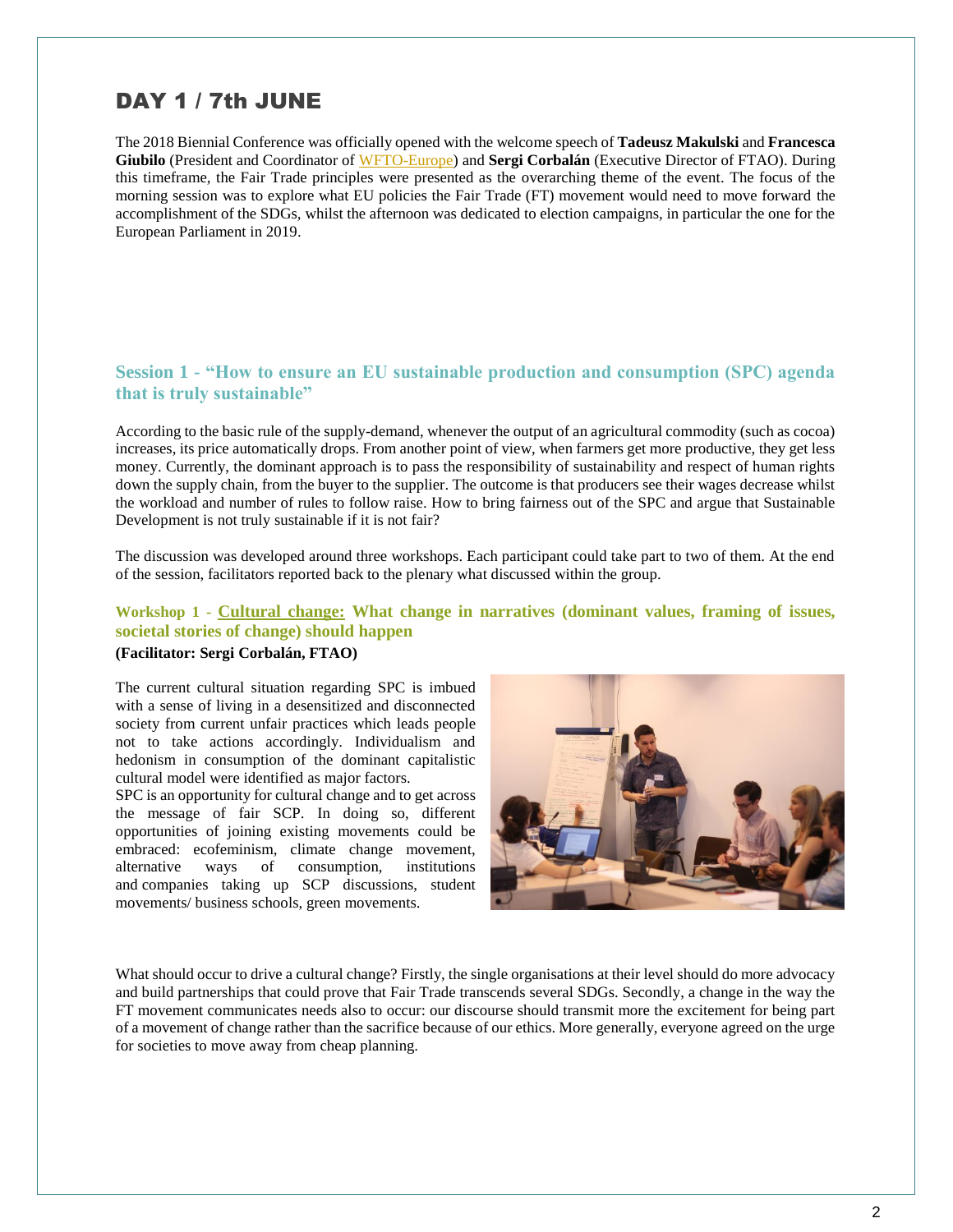#### **Workshop 2 - The "carrot": how to encourage sustainable production and consumption and promote alternatives in EU policies**

#### **(Facilitator: Fabienne Yver, FTAO)**

Participants identified main challenges that the FT movement has to face, such as increasing awareness about our movement. A widespread feeling shared by some participants was the impression that FT lacks recognition among political organizations so they are obliged to constantly justify that what they do is Fair.

Another big challenge detected common to all supporting organisations is the lack of funds and the difficulties

What policies should than the EU adopt? One idea is to create at EU level a tax incentive package for FT products, for instance, with exemptions on custom duties, import tariff, a lower VAT for products with lower externalities. At the level of public procurement, the awareness of officials writing tenders should be increased as they often lack values related to social/ environmental justice issues;



moreover, the EU should facilitate the creation of platforms where exchange ideas and information, not only within the FT movement but also with other actors from the civil society.

#### **Workshop 3 - The "stick": how to promote change in "rules of the game"**

#### **(Facilitator: Peter Möhringer, FTAO)**

This workshop discussed examples of policies that the EU should adopt to change imbalances of power in supply chains. It highlighted the need for the regulator ('the stick') not only to create binding legislation on HRDD, living wage, etc, but also to ensure credible endorsement and willingness to implement it strategically. Building alliances with a clear common strategy is essential to succeed; then, divestment and social solidarity movements as possible future allies were examined. Financing for development and investments should be used in compliance with sustainable standards, which means that social, economic and environmental requirements are met at the same time (i.e. it is not acceptable that children are paid for planting trees to combat climate change, because it is not truly sustainable).



Moreover, there is a need for exchanging good practices, and for it to be used in a bottom up approach through a critical mass of member states wishing to make the change happen - and influence the EU.

As a conclusion, it was reminded that it is the movement's responsibility to make sure that the change happens.

#### **Session 2 - How to build a successful EP elections campaign**

#### **(Speaker : Sebastien Leclef, Project Officer at WFTO-Europe, Coordinator of the "Vote for Fair Trade" Campaign for EP elections in 2014)**

The elections of the European Parliament (EP), the only directly elected body within the EU, are always a good opportunity to initiate a new public debate in civil society within each member state. Sebastien Leclef, thanks to his previous experience in elections campaigning, gave a clear picture to the audience of the main features of an EP campaign. Later, people in the hall were invited to share lessons learned from their past experience in election campaign.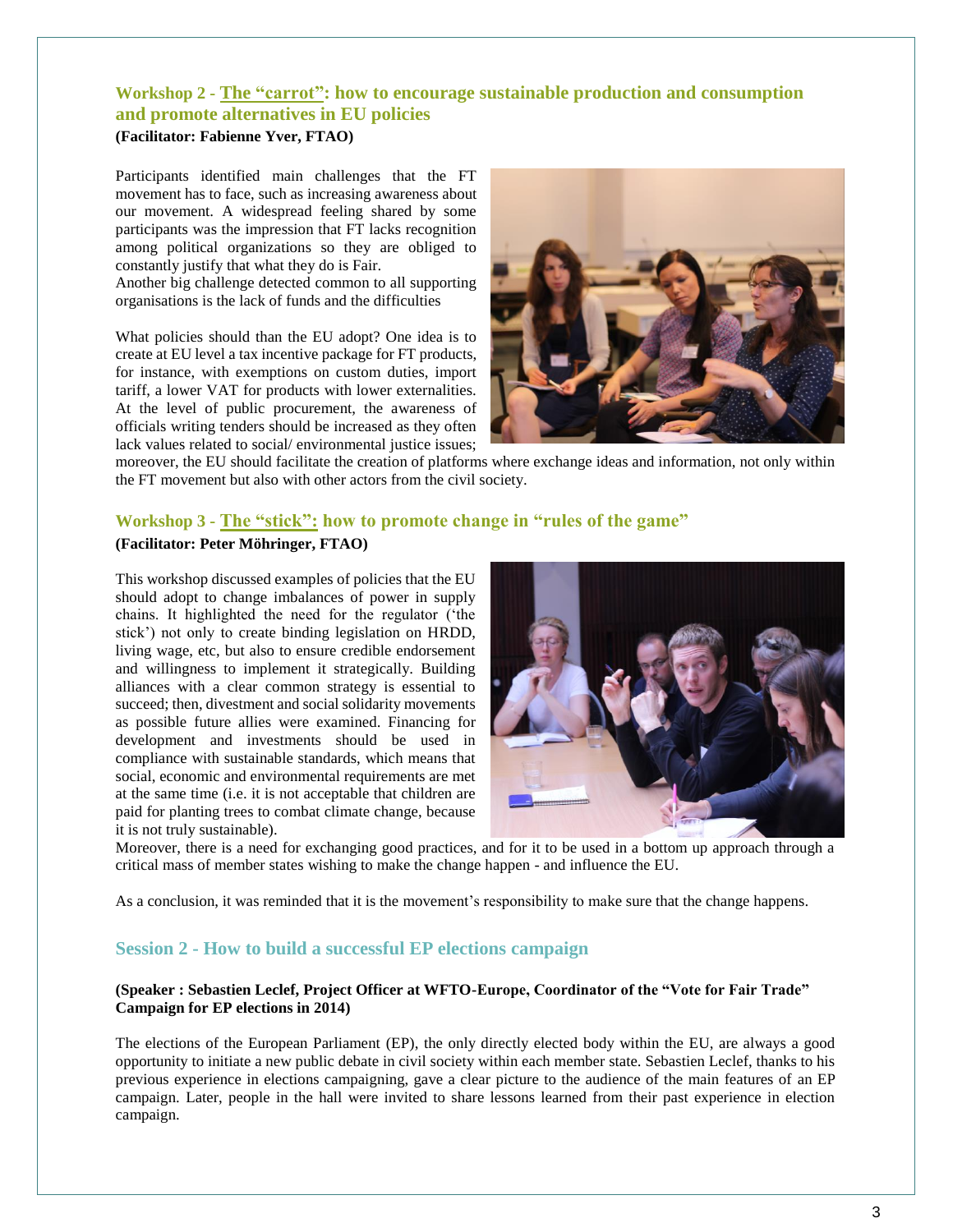**Sebastien Leclef**, presented "Vote For Fair Trade", a 3 years long campaign (2013-2015) funded by EC DEAR program. Articulated in three phases (Preparation & coalition capacity building in 2013, campaign in 2014, evaluation in 2015), this campaign had as main objectives to raise awareness on Fair Trade, have a coherent approach across countries and provide FT actors with capacity building. Main target groups (EU citizens, MEP candidates & EU policy makers, FT movement in Europe) and tools (FT Manifesto, Video testimonials, package for FT organisations) of the campaign were illustrated as well as significant actions undertaken after the end of the campaign, such as the creation of the Fair Trade Working Group - cross party and across committees - and the FT breakfast at the European Parliament.



Many good ideas were shared by others who had past experiences in organising elections campaigns : for example, Mathilde Brochard [\(Commerce Equitable France\)](https://www.commercequitable.org/) thanks to her previous experience at Global Alliance for Tax Justice and its "Tax justice and inequality campaign" (2015-2016), figured out that having clear objectives of the policy change, coordinated actions among groups in different countries, alliances with grassroots organisations and a common strong identity were driving factors for success.

To conclude, key points to retain for the FT movement are having common objectives, clear actions, a good coordination at all levels (from local to global) and drawing up specific demands for consumers and politicians.

#### **Session 3 - "EP elections 2019: what civil society campaign(s)?"**

**Sergi Corbalán** animated the last session of the day, aimed at understanding how to concretely shape the FTAO EP campaign. What emerged is that this time the preferred approach would be a joint campaign with organisations working on related issues such as social and solidarity organisations.

Friends of the Earth and CONCORD shared their own strategy for the 2019 EP election campaign as well as the ongoing discussion within their respective organisations.

A discussion in plenary brought up several interesting key points and inputs for the next steps. Coalitions with organisations active in SDG watch should be set up so to develop narratives with a central message about solidarity and sustainability that could influence public debate. The involvement of national FT actors is essential to get the opinion of citizens to politicians through public debates, medias, demonstrations, opinion articles.

#### **Conclusion**

**Sergi Corbalán** gave the concluding speech for this intense and fruitful day, highlighting some key next steps towards a more EU sustainaible and fair sustainable and consumption agenda.

## DAY 2 / 8th of June

#### **Morning session**

The Day 2 of our Conference took place in Oxfam Magasins du Monde, who kindly opened its door in Wavre and host the conference for the entire day.

Some ice-breaking activities were set up with the aim to let WFTO-Europe member interact and learn more about their respective organisations. A way to do networking and creating synergies among kindred and complementary organisations (eg. retailers with FTOs)!

The morning session went on with the interesting presentation of Oxfam [Magasins du Monde](https://www.oxfammagasinsdumonde.be/) **(OMdM**)

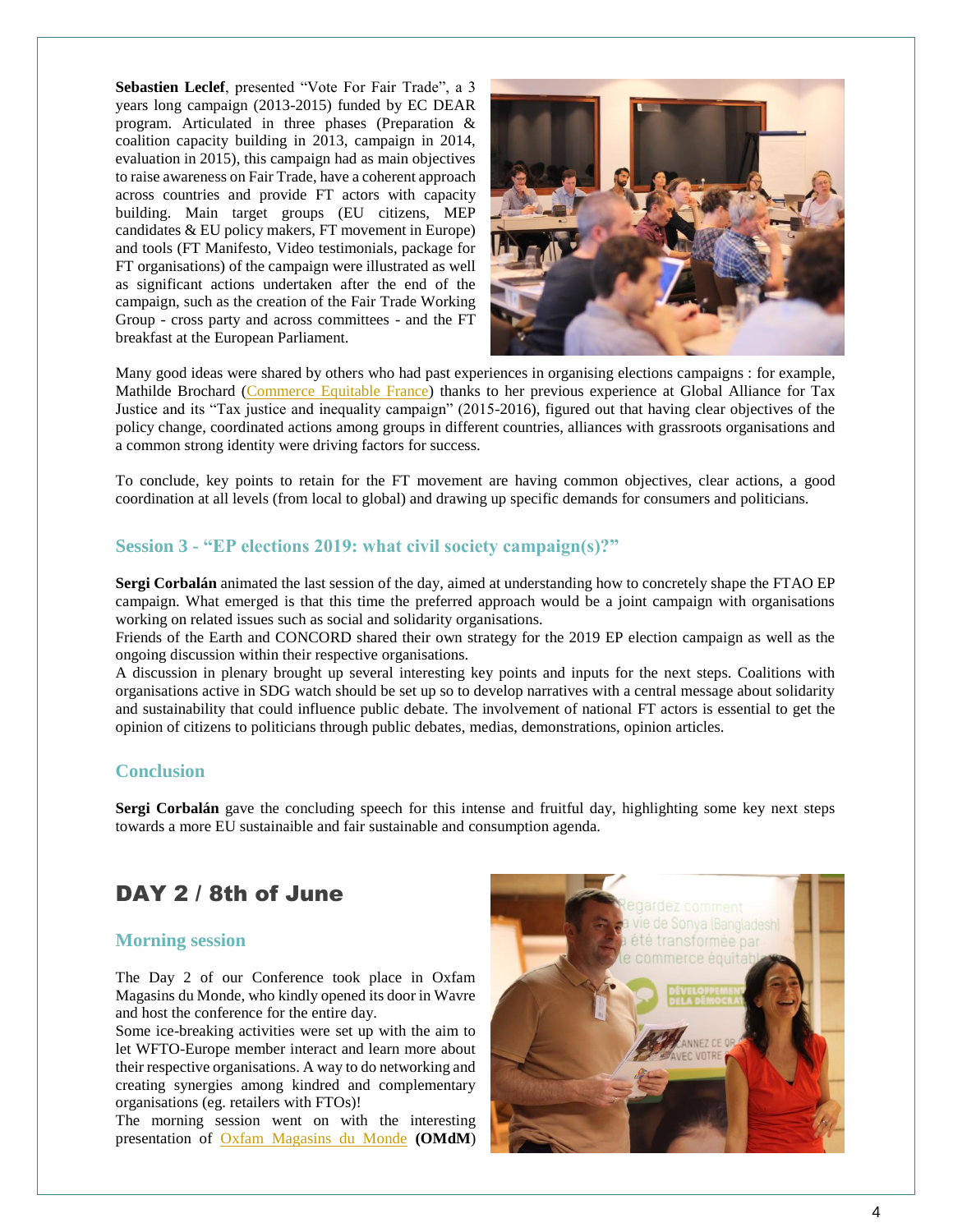given by some key staff of the host organisation. After clarifying to other members Oxfam's structure in Belgium, the focus was shifted to the commercial strategy of OMdM and its world shop management policy.

Another WFTO member from Belgium, the [Belgian Fair](http://bftf.be/fr/?lang=fr)  [Trade Federation](http://bftf.be/fr/?lang=fr) (BFTF), was then introduced by **Sebastien Leclef**, one of its Board Member. The BFTF is an umbrella organisation consisting of 17 members, among which 5 are examples of domestic Fair Trade. Its activities are mainly focused on raising awareness among Belgian citizens and supporting members by offering to them training courses, giving them more visibility and facilitating connections with other members and institutions.

The morning was nicely concluded by a tour of Oxfam's warehouse, a special occasion to admire incredible items produced by skilled artisans and producers from different corners of the world!



#### **Afternoon session**

It was with great pleasure that the afternoon session was opened by our special guest **Rain Morgan,** former Chair of WFTO-Africa and Middle East Region as well as Chair of the WFTO Global Working Group on Fair Payment. Rain brought a producer perspective on the current economic world as she is the responsible - with her husband Pieter Swart - of ["Turqle Trading"](http://www.turqle.com/), a trading food exporter company based in South Africa. Rain, well-known among the WFTO family for giving empowering speeches, did not fail our expectations: for her, being a Fair Trade business is not about doing charity but giving to people the "ownership of their own prosperity".

It can be said that Rain and Peter embody Gandhi's quote "be the change you want to see in the world". South Africa faces high rate of youth unemployment, where more than half of young people between 15 and 34 years old have no work and where only 6% among them went to university. With these figures in head, they set up Fair Trade Trust to provide funds for the education of the workers and their immediate families.

Rain and Peter strongly believe in the added value of WFTO, as a reliable and rich network based upon the idea of always heading towards progress. This is why they decided to invest 25% of their time working for WFTO.

According to Rain, WFTO should look more at its abundance rather than scarcity, such as for instance outstanding number of volunteers keeping our network alive and dynamic. The FT movement has accumulated during the decades a huge knowledge, a capital that should be shared so to get stronger. Moreover, FT should directly address its message to young people and show them that having a positive impact on the world around them is still possible - that they can make the change happen!

WFTO is a unique and "disruption force" thanks to its longterm partnerships (a lot more than conventional trading partnerships), the FT "tribe" attitude (discuss internally but mobilized as one if attacked), its transparency and accountability and expertise.

To conclude, readings recommended by Rain were "Wellbeing economy" and also "Donut Economy" by Kate Raworth.



#### **Workshop on Fair Payment**

This workshop - the more technical one - concerned the implementation of the Fair Payment process set up at WFTO-Global level in the period stemming from Rio 2013 conference to Delhi 2017. A Working Group (WG) was created to prepare a POLICY for WFTO that could reflect in Principle 4 a practical PROCESS to integrate with the Guarantee System, supported by tools, guides and education, to enable members to achieve the goals of the policy…and make something useful for WFTO members!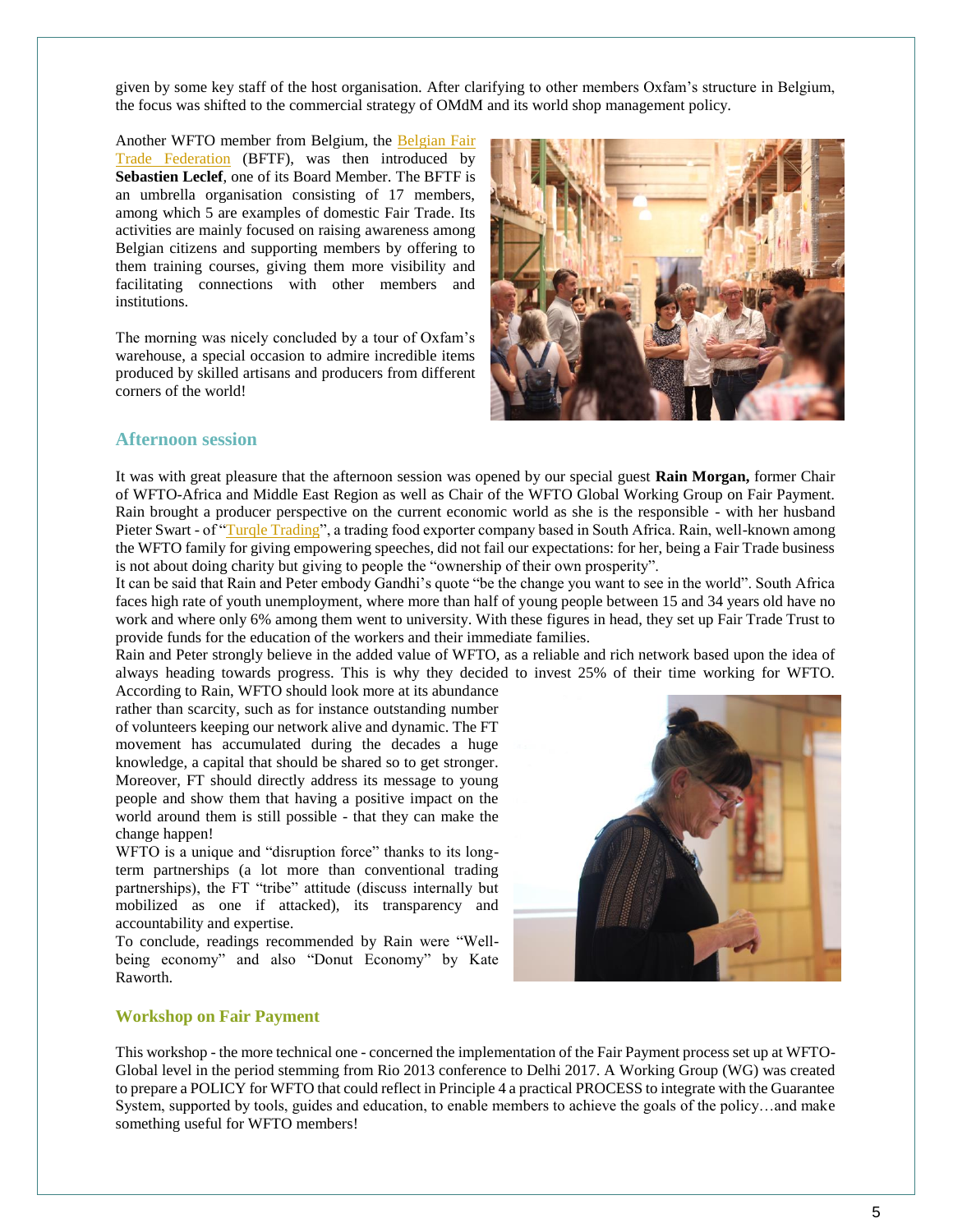**Rain Morgan,** Chair of the WG, admitted that Fair Payment, which results from the combination of Fair Prices, Fair Wages and Local Living Wage, is a complex topic. Considering a "local" wage is important to adapt this tools to each reality, as producers living at 2 km of distance could face totally different situations. Producers would be at the heart of the process as they will be the ones calculating and deciding on their wage.

Starting from 2019, WFTO monitoring system will undergo paramount changes, starting from new audit and new SAR document (self-assessment report). Training sessions will be provided to members to face at best the tricky phase of implementation. But where to start? Rain advised each organisation to prove their initiative in starting the process and integrating it within its plans and agendas. Moreover, Rain recommended members to be "team players" and talk with each other.

**Peter Williams**, consultant for the research on fair payment commissioned by WFTO-Europe, started the debate by addressing some questions to the audience. First concerns shared by some members regarded how to take into account the "hidden" labor, such as from the family or emergency help as well as how to communicate about this change to the consumers.

#### **Workshop on Gender**

Gender equality is a topic currently discussed within many areas but a lot still needs to be done to put it into practice. Fair Trade enterprises can be regarded as business models when it comes to gender equity and women's rights in the workplace.

The workshop aimed at better understanding the relation between gender and Fair Trade in particular how the movement is doing to foster gender equality.

**Pieter Swart** (from [Turqle Trading](http://www.turqle.com/) and Board Member of WFTO Global) presented the two researches on gender that were carried out under the EC DEAR Project "Trade Fair, Live Fair". Aimed at proving Fair Trade's contribution to SDG number 5, the two reports concern gender equity & women's rights in the workplace. Whilst the first report focuses on women's situation worldwide, the second one is based on findings from 8 Fair Trade Organisations (FTOs) located in 8 countries and identifies best practices within FT towards gender issues.

With the assistance of WFTO Regional branches, data were gathered on the existing legislations supporting gender equality in many countries in Asia, Africa and Latin America. A finding common to all regions is that despite many governments have adopted laws in favor of women's rights, they seem to lack the political will to enforce these policies. Worldwide gender inequality is growing and a lot still needs to be done.



How to close the gender gap? Education is key and the fight against cultural stereotypes must start already from childhood. Quotas must be established in all main decision-taking positions to lead as examples for societies and women have to be provided with trainings on land rights. Other actions to take are promoting a regulatory framework to stop irregular economy and the extension of social benefits to informal workers. More generally, the FT values should be adopted by all business and governments.

In fact, evidences from the second report show that a "*woman working for a FTO is 4 times as likely to achieve senior management position, become CEO or join the Board than a woman working for conventional business".* "*Fair Trade shows that business without exploitation of workforce is possible, that providing training to women, making them aware of their rights in law and giving them leadership opportunities can improve business performance".* One of the main challenge for FTOs is to educate consumers to stop thinking about the price but more about the VALUE of a product, which includes the wellbeing and empowerment of those who produced it.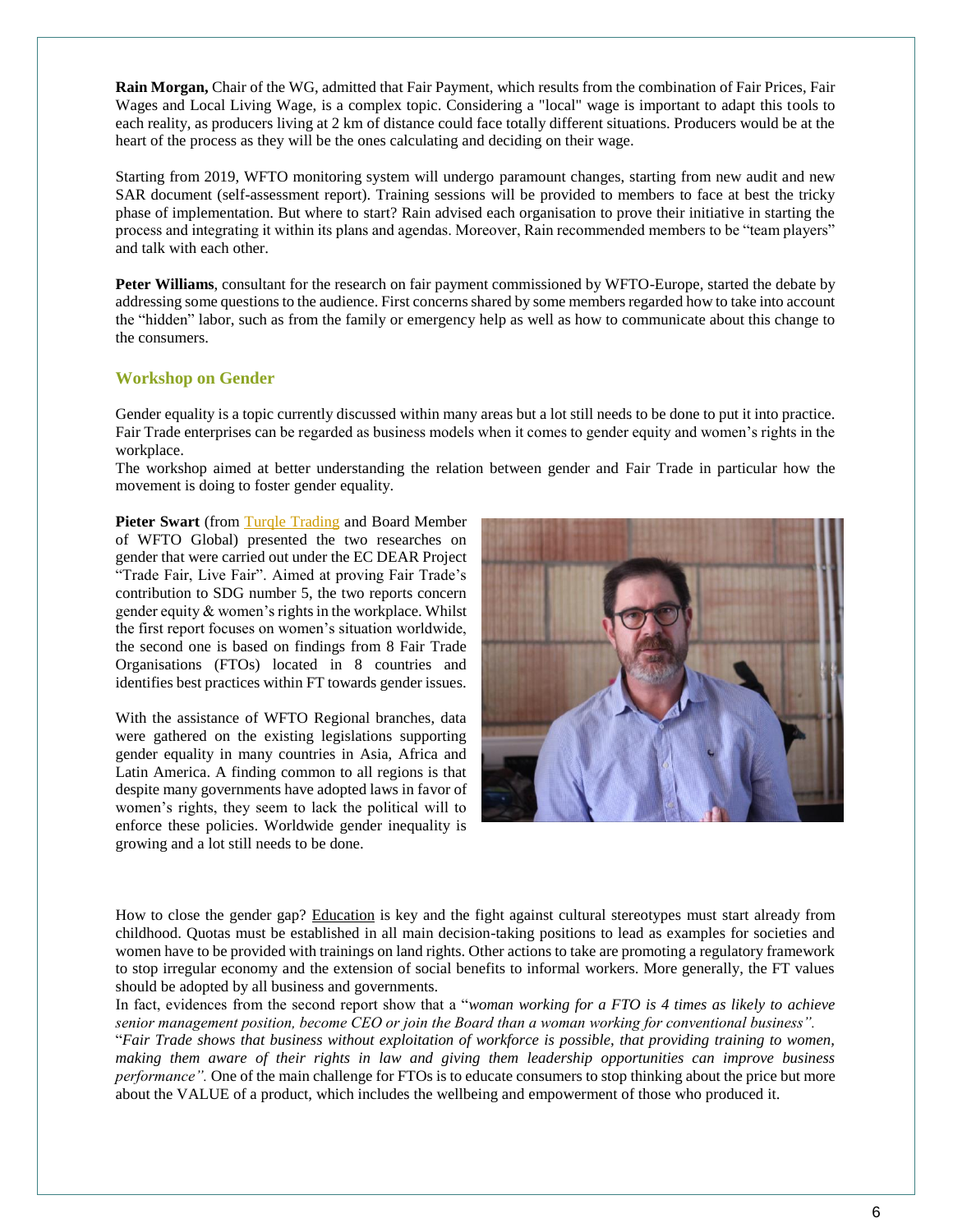**Emilie Durochat** (from [Commerce Equitable France](https://www.commercequitable.org/) and WFTO-Europe Board Member) provided the example of how the French Fair Trade national platform created its own strategy on how to integrate gender within its own practices and the ones of its members. At first a self-evaluation among the Board Members was conducted and only later on some training aimed at raising awareness on the topic was provided to members. The last objective of their strategy was to obtain the commitment for improvement within their network.

Members attending the workshop were then asked to identify difficulties and good practices in boosting gender equity. The need to collect more quantitative data to back up FT impact on gender equality on each supply chain was stressed and maybe assess its impact in other areas than the only workplace. Any change in culture cannot happen without the direct involvement of men in all activities, from drawing a new legislative framework to the building of new capacities and awareness on women's equal rights. The concern that gender equality could be a concept imposed by western societies was arisen in 2016 by some of the members of the CEF, who felt a lack of legitimacy and skills to speak about gender to producers; in response to this claim, the research conducted by the Commerce Equitable France showed that in Southern countries there is plenty of grassroots feminist movements. Risk to double the workload for women by pushing them to get a formal job in addition to housework was also discussed.

For the future, positives experiences - such as the French one or the handbook on gender created by the Swedish organisation - must be shared and more study impacts need to be done in order to let WFTO organisations moving towards more gender equity.

#### **Workshop on Northern Producers**

**Rudi Dalvai** (WFTO President) presented the resolution adopted in Delhi in November 2017 by WFTO AGM with which producers from the North can be now included within WFTO membership. Considering their deep differences with Southern producers, Delhi's resolution stated that for joining WFTO they should comply with some additional special criteria [\(here](https://wfto-europe.org/wp-content/uploads/2018/04/Factsheet_NorthernProducersWithinWFTO_Apr20182.pdf) you find WFTO-Europe's fact-sheet on Northern Producers).

WFTO Members can include in their Internal Monitoring System suppliers from the North complying with the criteria of "working with/consists of *economic marginalized producers*" and, therefore, WFTO label could be used on their products. No more distinction between producer and consumer countries will be made to move forward a universalized concept of Fair Trade.



Rudi outlined that the open-up to Domestic Fair Trade provides many new opportunities to WFTO members: on one hand, it could be a way to relaunch traditional world shops as now products composed by mixed ingredients from the North and the South would be considered entirely Fair Trade (eg. [GEPA'](https://www.gepa.de/home.html)s first chocolate with fair trade milk, CTM Altromercato partners [Solidale Italiano](https://www.altromercato.it/it_it/solidale-italiano/) since 2011). On the other hand, synergies with kindred movements could be exploited to advocate at national level.

For **Erinch Sahan** [\(WFTO Chief Executive\)](https://wfto.com/news/world-fair-trade-organization-names-new-chief-executive), before looking for new allies, we should clearly define the position that WFTO occupies among the universe of kindred movements. Fair Trade Organizations (FTOs) are close to social and solidarity economy and other European existing local networks. The situation is evolving: some big companies have voluntarily started improvement processes of their supply chains and governments are taking steps to regulate international supply chains. The Fair Trade movement should take advantage of this evolution and present FT enterprises - from the North and the South – as a real alternative to the current business model. The model we promote is more about equal sharing among workers rather than prioritizing the return of capital for stakeholders. "*Fair Trade enterprises prioritize their mission while being commercially viable".* Enrich stressed that the diversity in missions of the FTOs belonging to our movement is an added value that should be enhanced.

**Eduardo Cuoco** from [IFOAM EU](http://www.ifoam-eu.org/) and **Jason Nardi** from [RIPESS](http://www.ripess.eu/) EU, respectively from the solidarity economy and the organic movements, welcomed positively the open-up of WFTO to Northern producers and embrace the idea of a prospective partnership with FT actors at national and international level. They took the opportunity of the invitation to present their own organizations to our members.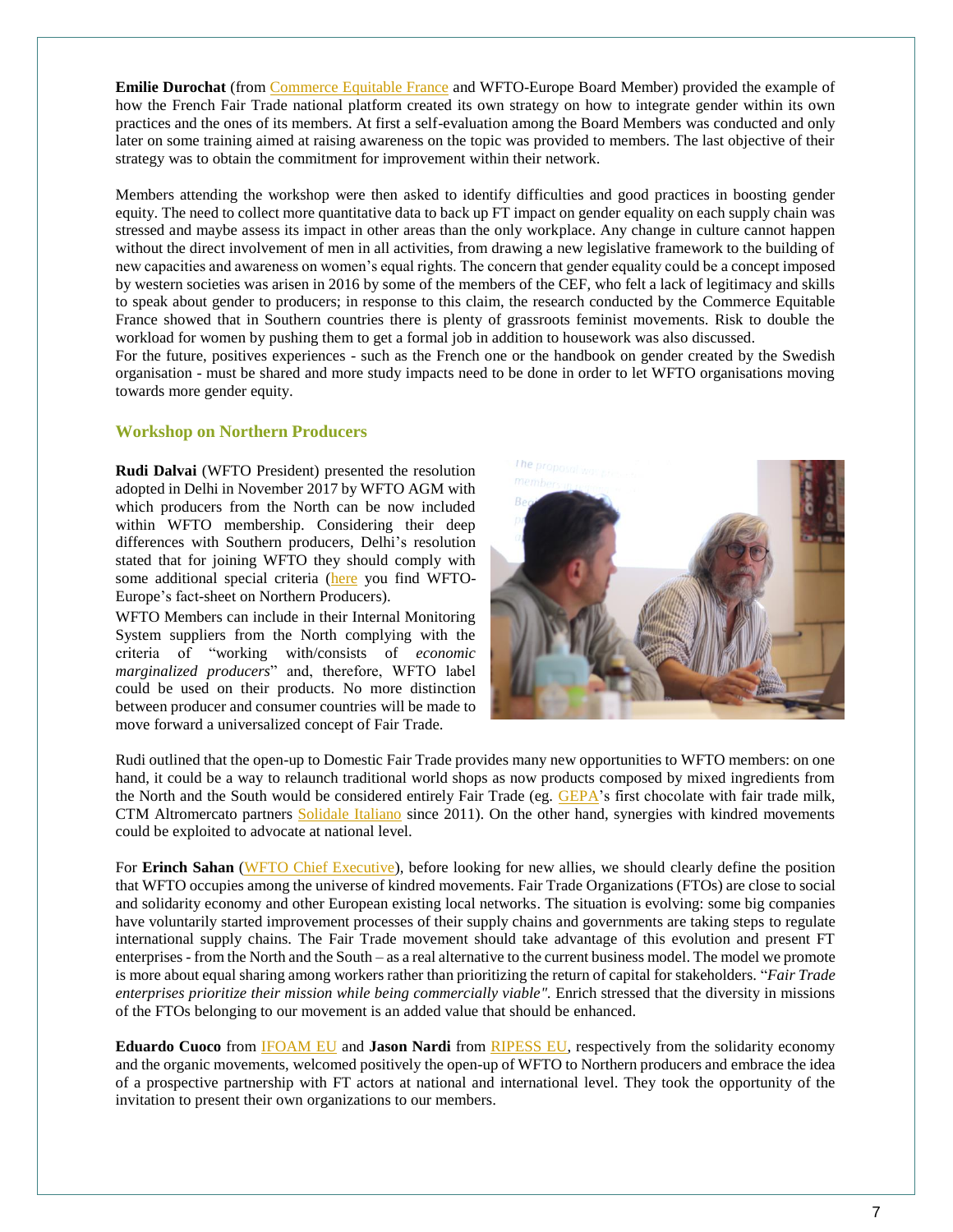**Eduardo Cuoco** (Director of IFOAM EU) retraced the history of the organic movement, from its founders' visions to the first national regulations in the 80es. Since then, organic production and consumption have constantly increased and their rate growth has sky rocked since 2000. At present, IFOAM EU represents the organic movement and sector in Europe and counts more than 190 members in 33 European countries working alongside the supply chain (farmers, processors, retailers, traders). Members need to follow IFOAM's principles: Health, Ecology, Fairness & Care.

Eduardo then presented Organic 3.0, IFOAM's vision for organic in Europe to 2030 in alignment with SDGs. Key objectives would be to make accessible organic product to



everyone; improving the performance of organic food and farming systems through investment on research (improve-inspire-deliver); fair distribution of value and power among all the operators in the supply chain (Fair play - Fair pay). More about IFOAM roadmap towards 2030 can be found on the webpage [Euorganic2030.bio.](https://euorganic2030.bio/)

The intervention of **Jason Nardi** (RIPESS) concluded the workshop. RIPESS EU counts on 39 members from 17 European countries and its main objectives are promoting alternative socio-economic practices that enhance democracy and solidarity and bring alternative movements together.

Solidarity Economy transcends many fields, from energy cooperatives, to ethical banks, to [Participatory](https://www.ifoam.bio/en/organic-policy-guarantee/participatory-guarantee-systems-pgs) Guarantee [System.](https://www.ifoam.bio/en/organic-policy-guarantee/participatory-guarantee-systems-pgs)

Fair Trade fits with RIPESS's vision of social market ecosystem, based on cooperative production, ethical finances, responsible consumption and fair trade and distribution.

According to Jason, what WFTO can offer to a possible alliance with RIPESS EU would be its expertise in developing tools for evaluation / guarantee systems, its knowledge and know how in logistics and distribution circuits but also in pre-financing, solidarity funds, collective consumption; its experience in promoting common price transparency policies; co-organising fairs/expos and campaigns. While presenting some challenges, Jason invited WFTO to join the discussion on the [World Social Forum](https://wsf2018.org/en/english-world-social-forum-2018/) (WSF) in Barcellona, a good opportunity where to discuss how to concretely create synergies at international level and how to find co-promoters at national level.

#### **Workshop on the WFTO-Europe Committee on Retailers and World Shops**

World shops represent an important share of WFTO-Europe membership, especially since the historical network of European world shops (NEWS) ceased to exist in 2011. In 2012 the Retailers and World shops Committee was set up with the aim to facilitate the cooperation among European Fair Trade Retailers and define a common strategy at European level. **Gabriella D'Amico** et **Stephan Nielsen** [\(Associazione Botteghe del Mondo](http://assobdm.it/) and [Fairforward,](https://fairforward.nl/) both WFTO-Europe Board Members and Cochairs of the Committee on Retailer Standards and World Shops), exposed the main challenges faced over the years*: low members' participation, lack of concrete outputs to allow the Committee to move forward in the achievement of its objectives, change in the context where world shops associations used to work.*



Research about European world shops was conducted in 2018 and main outputs were presented to members attending the workshop. On the round table, 3 monitoring system models for world shops resulted to be the most adopted: the Swedish one, where a network of independent shops uses a Self-Assessment Report (SAR) as main monitoring tool, with a specific clause to have external monitoring visit when the revenue is more than 150k; the France one, where a peer visit and a document similar to WFTO's SAR are adopted; the Germany and Italy ones consisting on an independent monitoring system based on WFTO principles and Iso9001 quality management audit carried out every 3 years with the SAR.